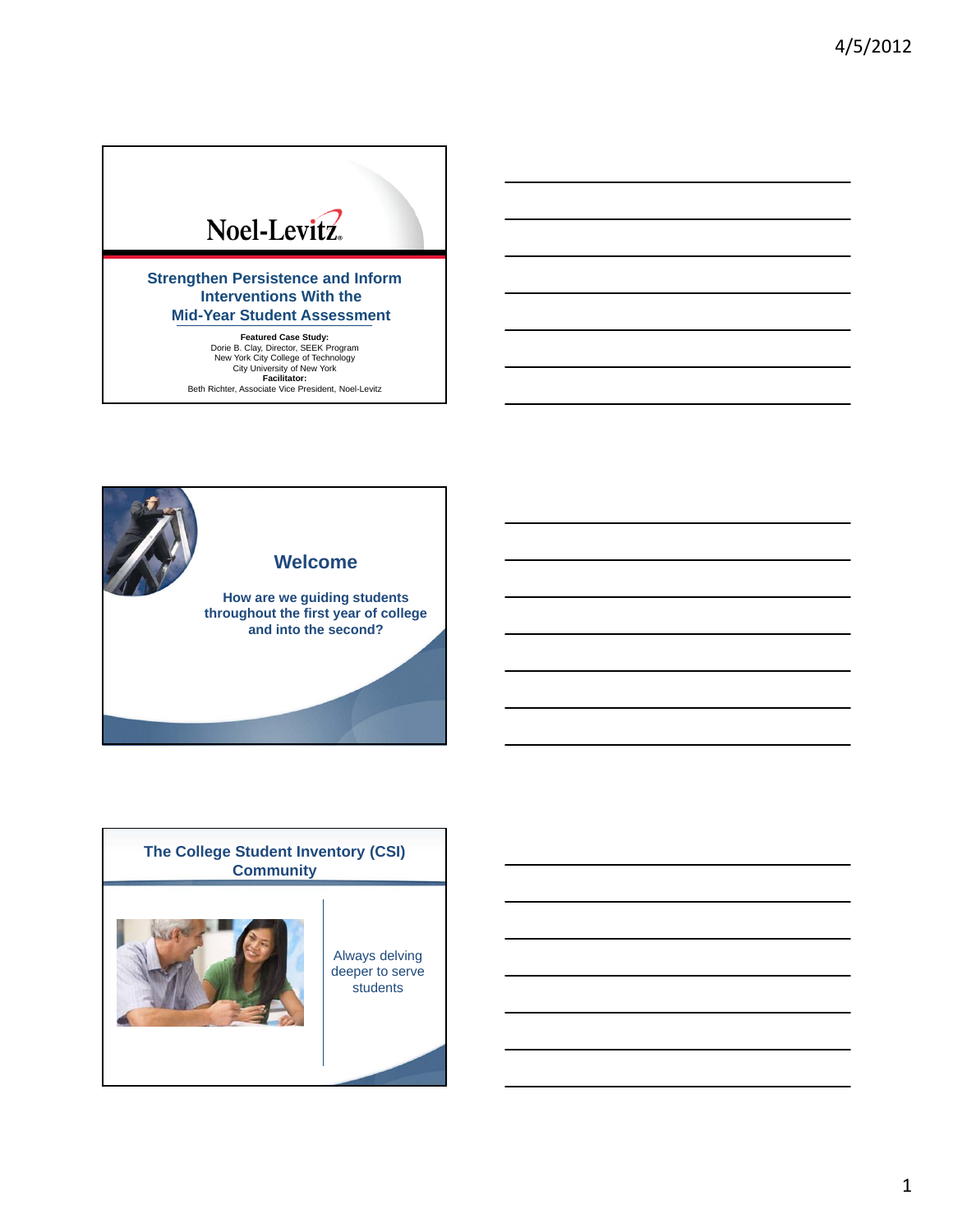







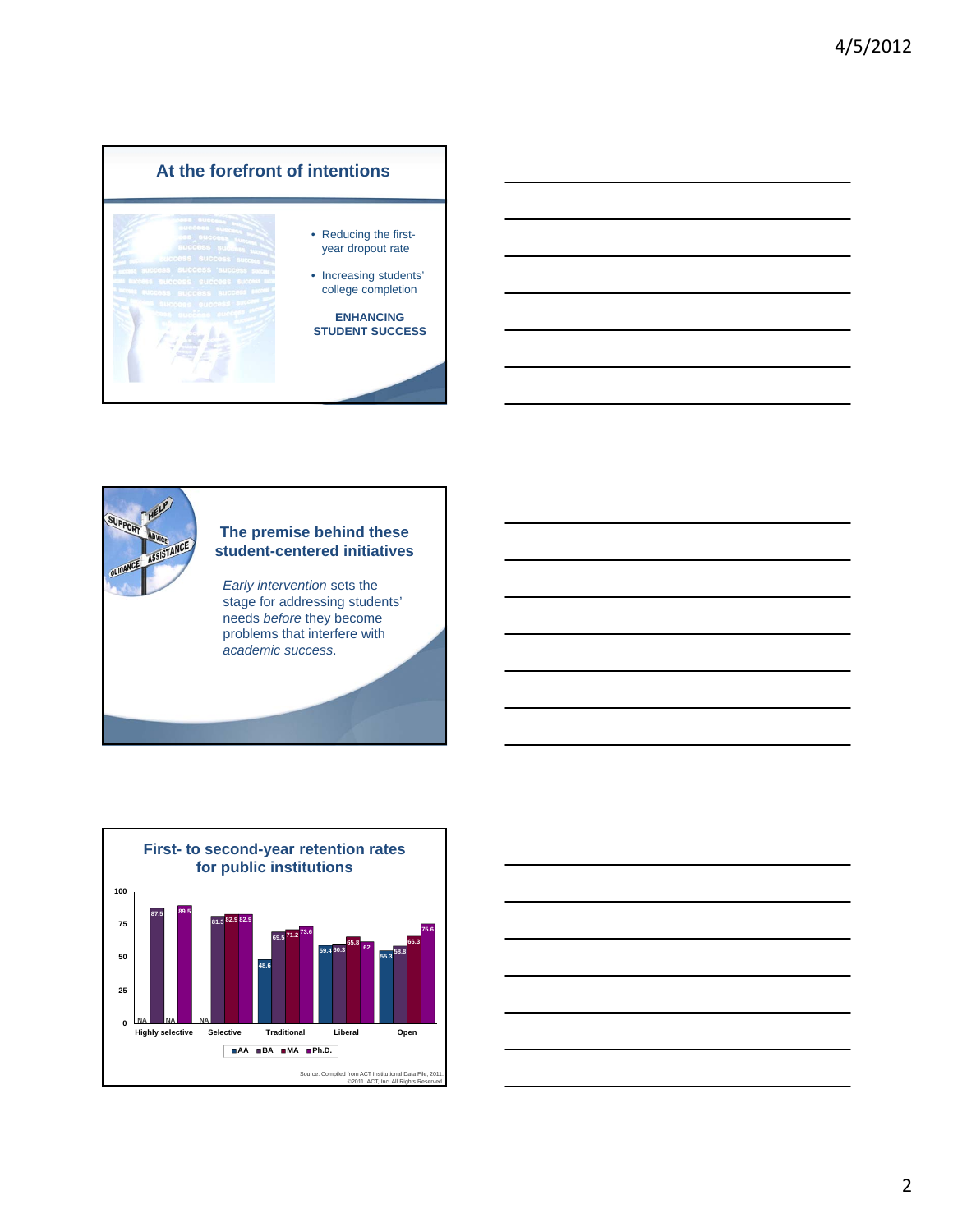

![](_page_2_Figure_2.jpeg)

![](_page_2_Figure_3.jpeg)

![](_page_2_Figure_4.jpeg)

![](_page_2_Figure_5.jpeg)

![](_page_2_Figure_6.jpeg)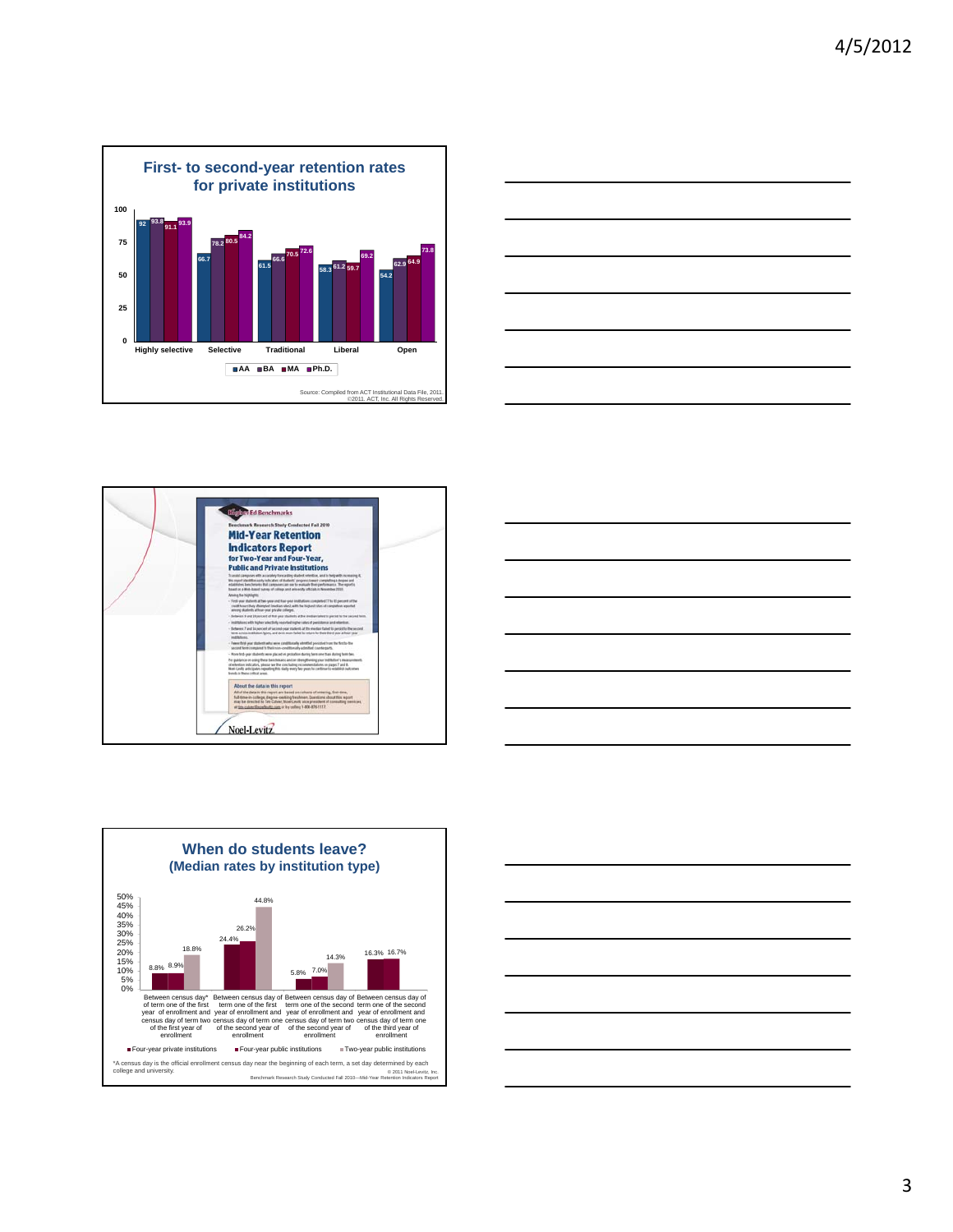![](_page_3_Figure_1.jpeg)

![](_page_3_Figure_2.jpeg)

![](_page_3_Picture_3.jpeg)

![](_page_3_Figure_4.jpeg)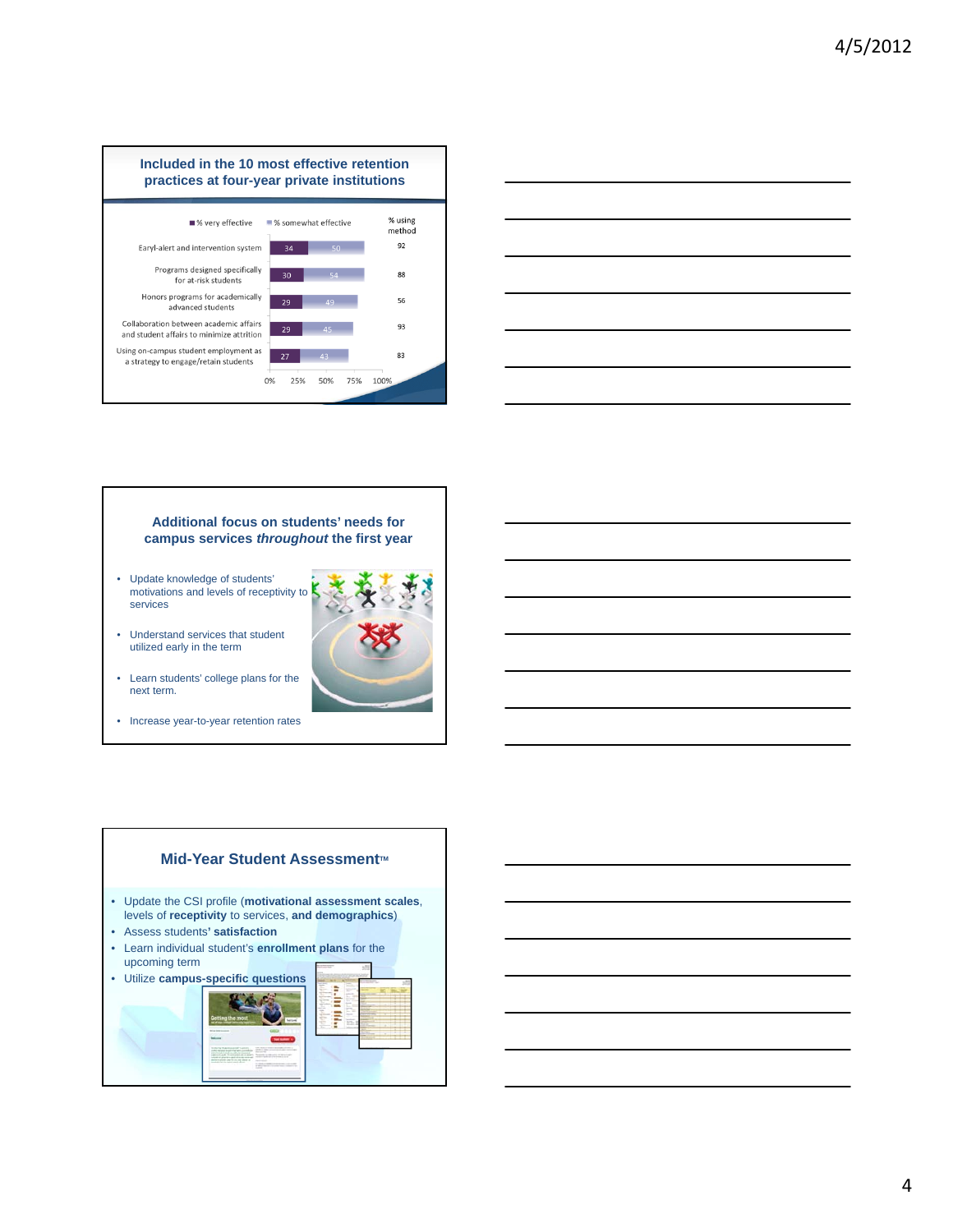| <b>Musham's Newth and Interests</b>                                  | <b>Manufacturer By Black Food</b>        |                                                                              | Mid-Tear                                                                    |
|----------------------------------------------------------------------|------------------------------------------|------------------------------------------------------------------------------|-----------------------------------------------------------------------------|
| Plan<br><b>Scales and Series</b>                                     | Recentralia<br><b>heave</b><br>Penantia) | <b>Received</b><br>answirgton or<br><b><i><u>ANTIBORIZE ATACANTE</u></i></b> | <b>Clark to moving</b><br><b>ANNOUNCED</b><br><b><i><u>SERVANIA</u></i></b> |
| Receptivity to Academic Association                                  | w                                        |                                                                              |                                                                             |
| <b>Rose Adv</b>                                                      |                                          | Ve.                                                                          | Ye.                                                                         |
| <b>Study lasters</b>                                                 |                                          | Tax.                                                                         | Vm                                                                          |
| <b>Nome skills</b><br><b>CONTRACTOR</b>                              |                                          | Ver                                                                          | Ver.                                                                        |
| <b>Made about</b><br>to promote the process service. Contrast a con- |                                          | $V_{\text{IR}}$                                                              | Yes.                                                                        |
| Telephone                                                            |                                          | Yù,                                                                          | Yes.                                                                        |
| --<br><b>Basing Allis</b><br>_______                                 |                                          | <b>Sta</b>                                                                   | Tel:                                                                        |
| <b>Receptivity to Canner Counselling</b>                             | ч                                        |                                                                              |                                                                             |
| Quick size by emption.                                               |                                          | Tu-                                                                          | Yes.                                                                        |
| Neig with connected plan                                             |                                          | Yes.                                                                         | Yes.                                                                        |
| <b>Science the entrapations</b>                                      |                                          | Ver.                                                                         | Ye.                                                                         |
| Advances Drad mages of acception                                     |                                          | Yar.                                                                         | Yes.                                                                        |
| <b>New selecting overgetive of actions</b>                           |                                          | No.                                                                          | Ye.                                                                         |
| <b>Faceptivity to Personal Contracting</b>                           | т                                        |                                                                              |                                                                             |
| Attitude toward school.                                              |                                          | <b>TH</b>                                                                    | w                                                                           |
| Document and Alliance Scrutter                                       |                                          | <b>TH</b>                                                                    | Yes.                                                                        |
| <b><i><u>University Lebel C</u></i></b>                              |                                          | $\sim$                                                                       | n.                                                                          |
| Percent within that hell small life                                  |                                          | Vu.                                                                          | Yes.                                                                        |
| <b>Track across</b>                                                  |                                          | <b>Tel</b>                                                                   | Ve.                                                                         |
| <b>Sautured Morrison</b>                                             |                                          | Var.                                                                         | Vo:                                                                         |
| Receptivity to Financial Container                                   | $\overline{ }$                           |                                                                              |                                                                             |
| Part-Law ish                                                         |                                          | Te-                                                                          | Tw-                                                                         |
| <b>Insieur</b> laws:<br>$=$                                          |                                          | The                                                                          | $\mathbb{R}$                                                                |
| <b>Values proud fourse</b>                                           |                                          | <b>Ter</b>                                                                   | w                                                                           |
| -<br>Tokky is sauce ply<br>$\sim$                                    |                                          | time.                                                                        | Yes.                                                                        |
| <b>Paraproly to Burne Engineers</b>                                  | и                                        |                                                                              |                                                                             |
| îЪ,<br>Two Roads                                                     |                                          | Ve.                                                                          | Va.                                                                         |
| Index processes today artistic<br>-2001-01                           |                                          | $V_{\text{IR}}$                                                              | Yes.                                                                        |
| Cult ad mot equipment                                                |                                          | Ve.                                                                          | Ym.                                                                         |

![](_page_4_Figure_2.jpeg)

![](_page_4_Picture_3.jpeg)

**New York City College of Technology/ The City University of New York SEEK Program:**  *Supporting Learning*

**The SEEK Program** 

(*Search for Education, Elevation, and Knowledge*)

A unique and supportive educational opportunity program for students from economically disadvantaged backgrounds, many of whom have had inadequate academic preparation for college-level coursework.

**Contract** 

∄g

Dorie B. Clay, Director, SEEK Program New York City College of Technology/ City University of New York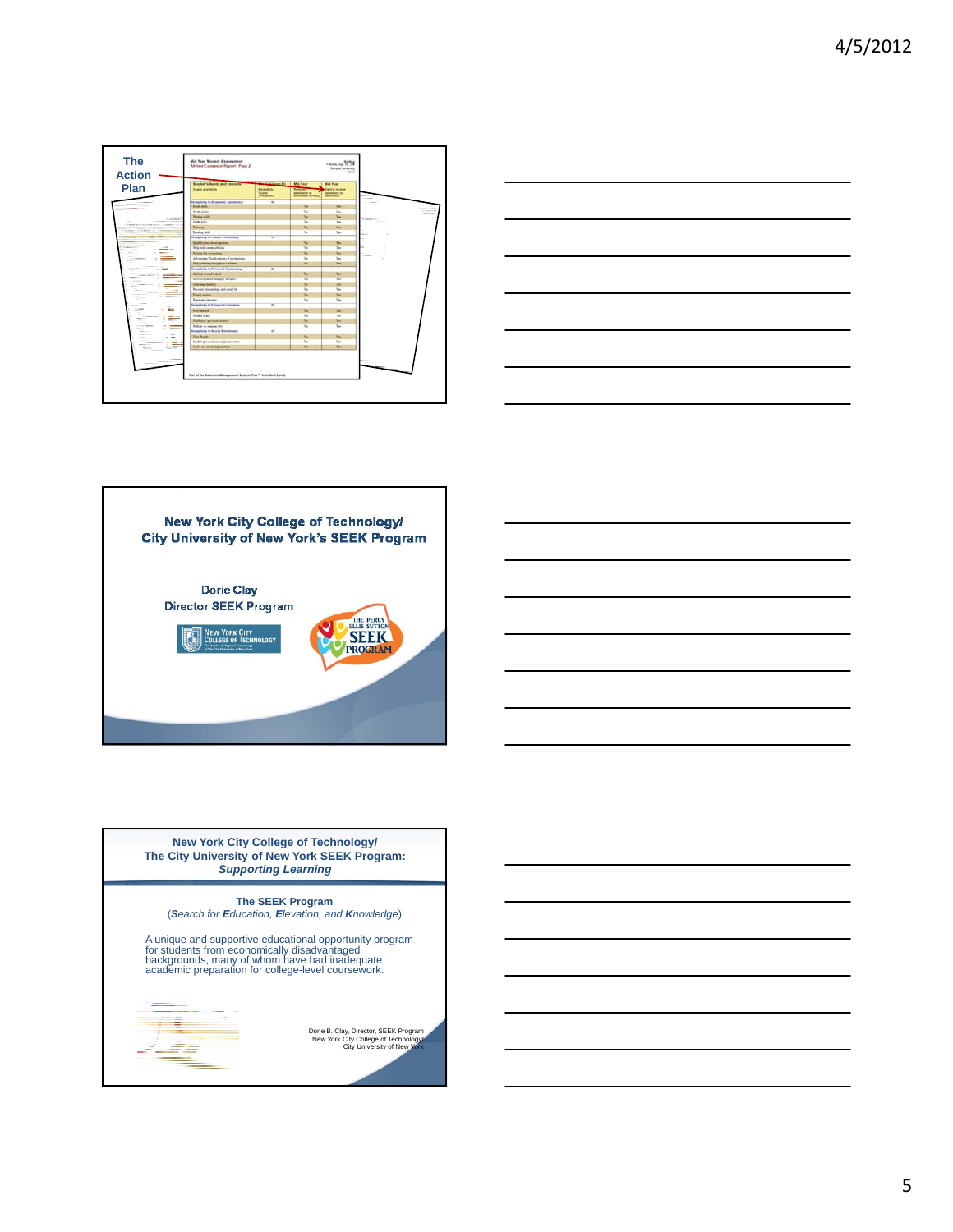**Proactive Interventions:** *Data-driven assessment of students' needs informs programming*

"Because our emphasis was on **data pertaining to student behavior, motivation, and needs**, we purchased several survey instruments to be administered to SEEK students at the beginning of their academic careers.

"The College Student Inventory (CSI) and<br>Mid-Year Student Assessment (MYSA),<br>components of the Noel-Levitz Retention<br>Management System, have proven to be<br>tivaluable in helping the program identity<br>student needs and readine

Dorie B. Clay, Director, SEEK Program New York City College of Technology City University of New York

![](_page_5_Picture_5.jpeg)

![](_page_5_Figure_6.jpeg)

#### **Our Mission: To help students reach their potential by supporting their learning**

- SEEK is a learning assistance program that acknowledges that many of our students have not developed the *habits of the mind* or skills necessary to be effective learners.
- The CSI and MYSA provide us with a way to conduct "reality checks" with our students to help them develop strong identities as effective learners.
	- *Strength-based "We always build from the most positive aspect of each assessment."*

*approach*

What is the highest street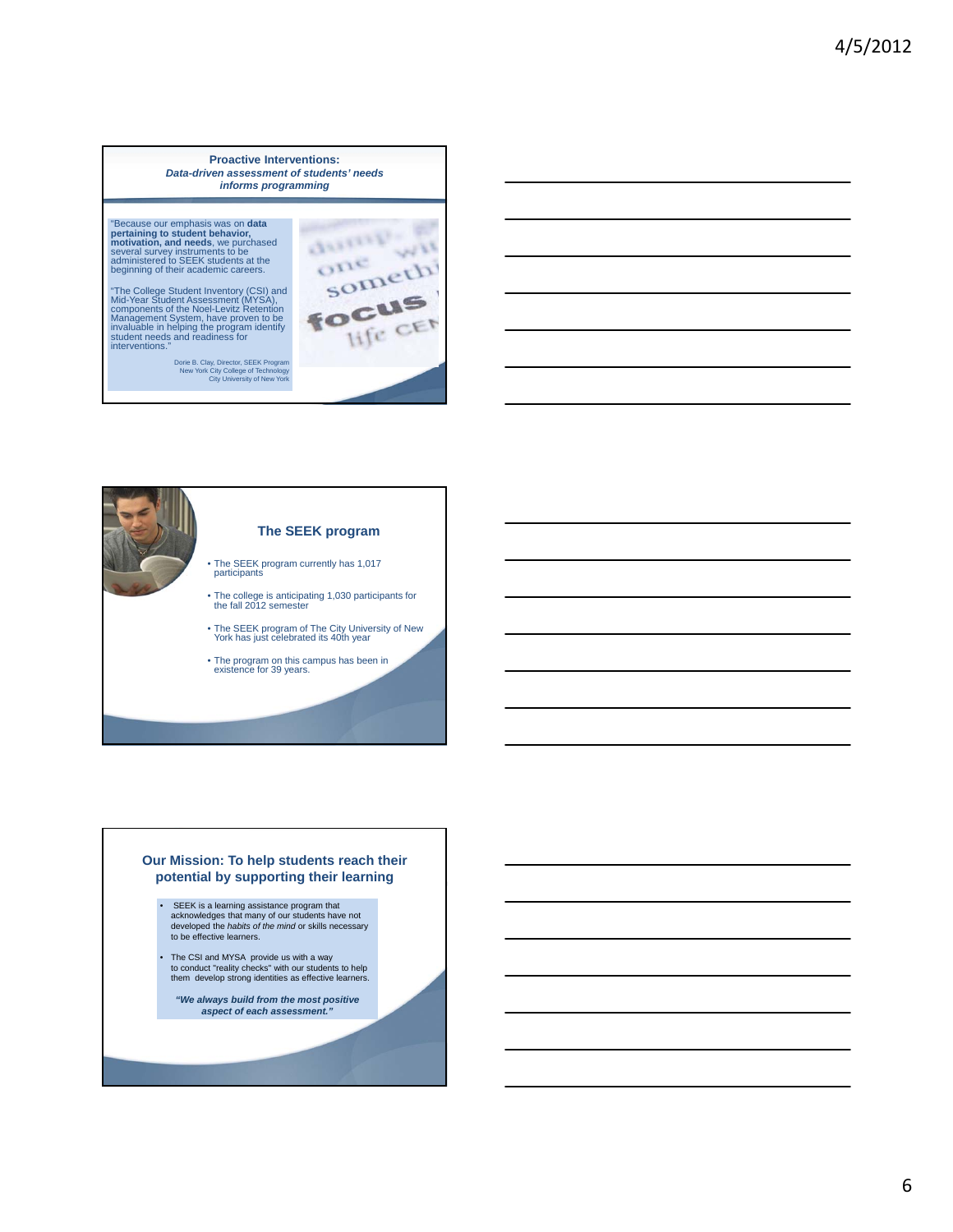![](_page_6_Figure_1.jpeg)

![](_page_6_Figure_2.jpeg)

![](_page_6_Figure_3.jpeg)

![](_page_6_Figure_4.jpeg)

## **What do our students say they need?**

"It's powerful because the data obtained from these assessments are in the students' own words; *what they have said*! That is how and why we use the CSI and MYSA as an integral aspect of our first year programming.

These instruments help us to see students in this **holistic way**, to *meet the challenges* they are facing, and for us to have a program that is effective in *meeting the needs of the population we serve*."

Dorie Clay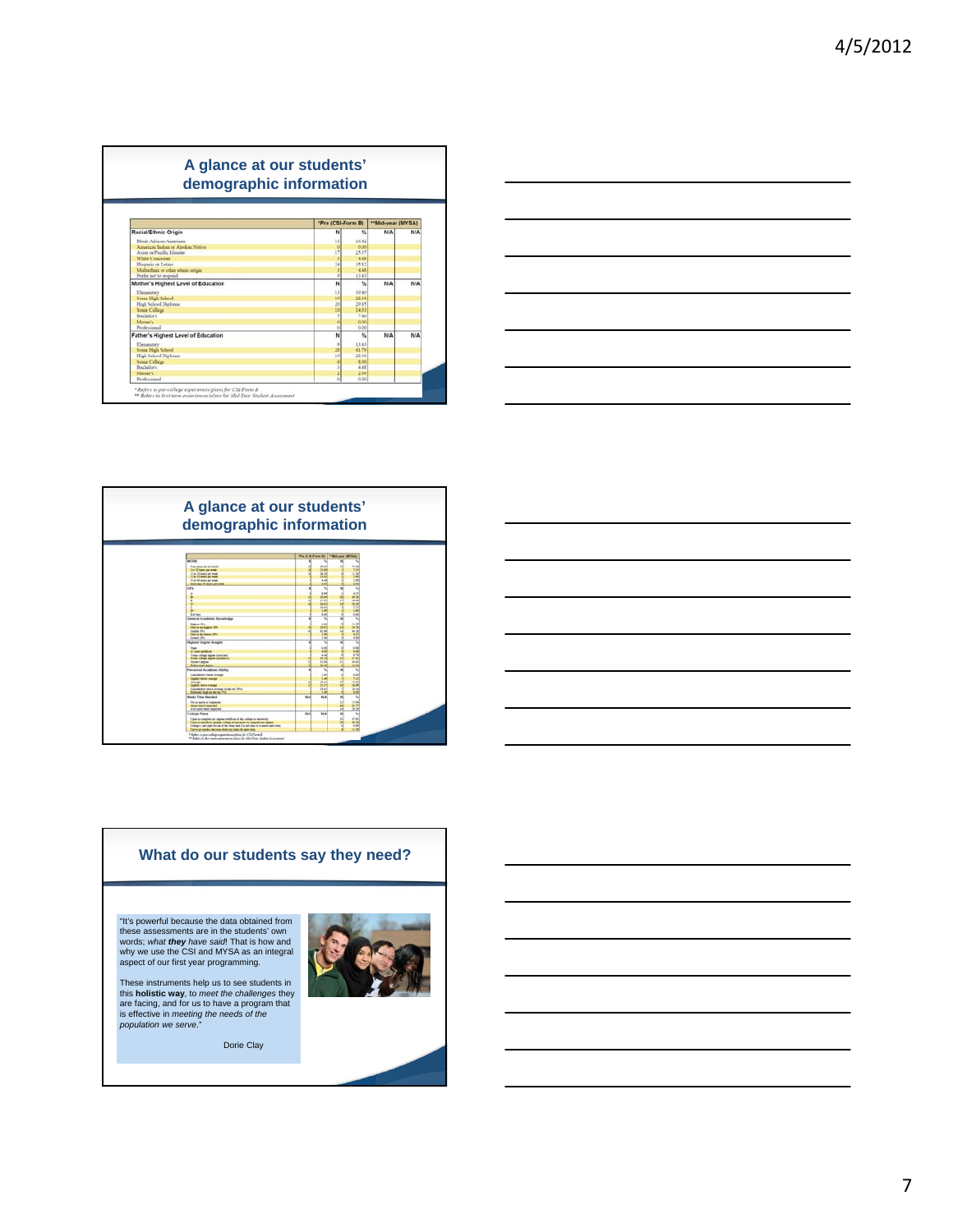### **Our network of support addresses the needs of the whole student**

- *Strength-based approach* What is the **highest** score? Start there!
- *Inquiry-based approach* Where do **you** think you need the most help?

![](_page_7_Picture_4.jpeg)

![](_page_7_Picture_5.jpeg)

![](_page_7_Figure_6.jpeg)

![](_page_7_Figure_7.jpeg)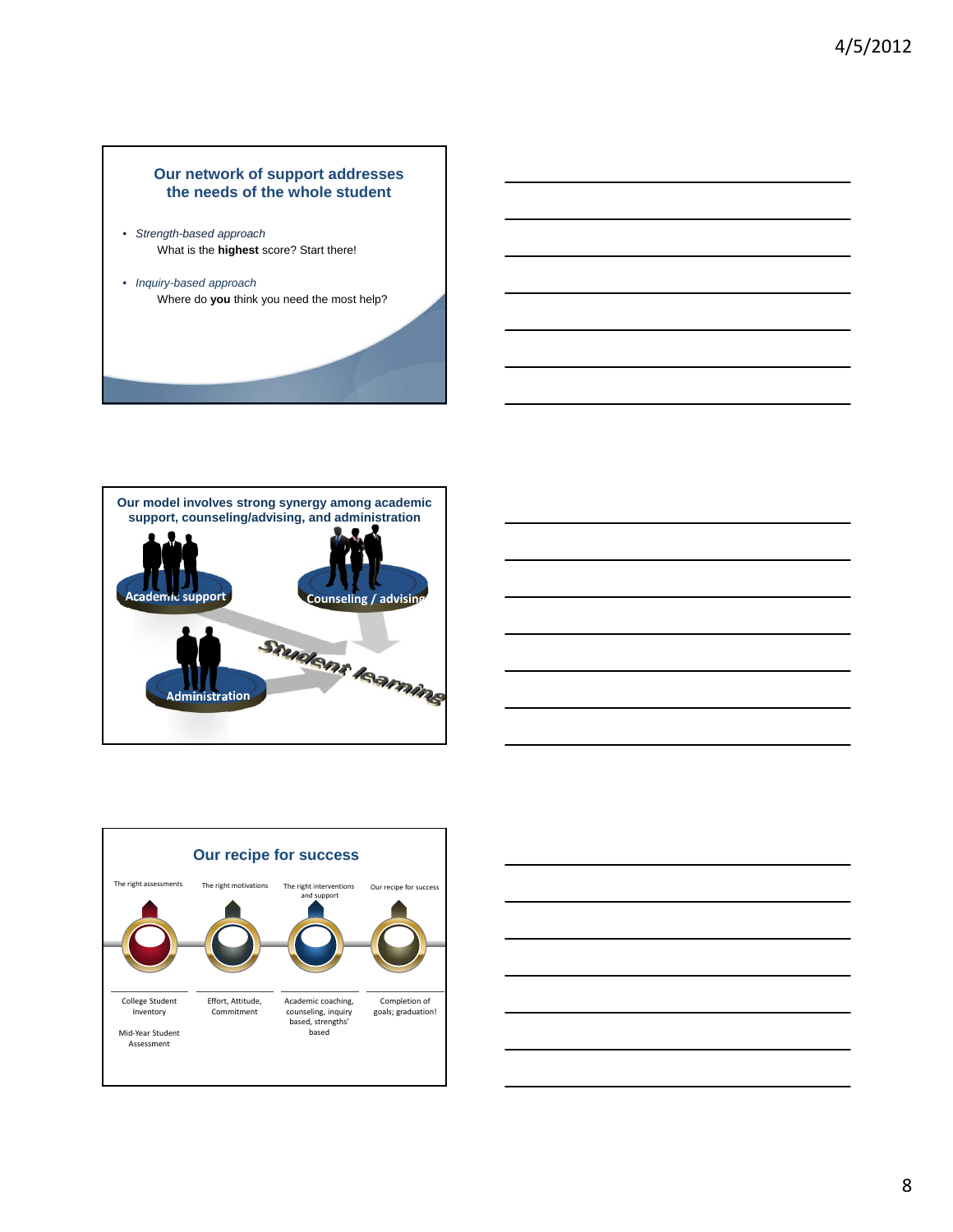![](_page_8_Figure_1.jpeg)

![](_page_8_Figure_2.jpeg)

![](_page_8_Figure_3.jpeg)

![](_page_8_Figure_4.jpeg)

![](_page_8_Figure_5.jpeg)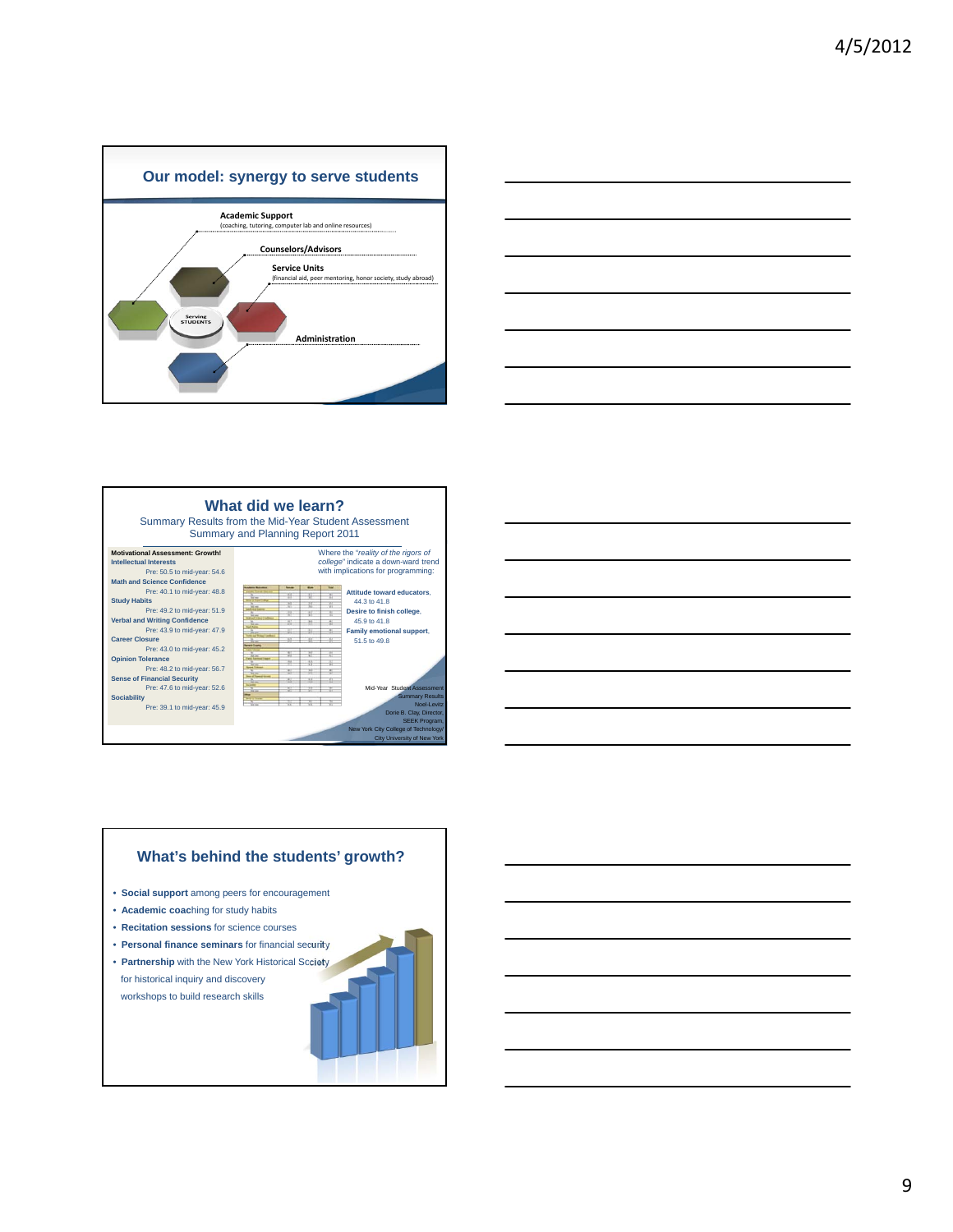### **Insights of help-seeking behaviors among females and males**

#### Our male students:

- Typically asking for help after a crisis
- Our female students:
- Asking for help before things go awry

Implying the need for structure

![](_page_9_Picture_7.jpeg)

#### **How satisfied are our students after a few months of being on campus?**

![](_page_9_Figure_9.jpeg)

**Institutional Impressions: 1(low) 7(high)**

- Safety and security, 5.64
- Availability of financial resources, 5.28
- Interaction with faculty in class, 5.19 Interaction with advisor, 5.16
- 
- Level of interaction with other students, 5.14
- Sense of belonging to this college community, 5.04 Interaction with faculty outside of class, 4.57
- Interaction with faculty outside of class, 4.57<br>• Opportunities for community service/volunteer work, 4.52

![](_page_9_Figure_18.jpeg)

![](_page_9_Figure_19.jpeg)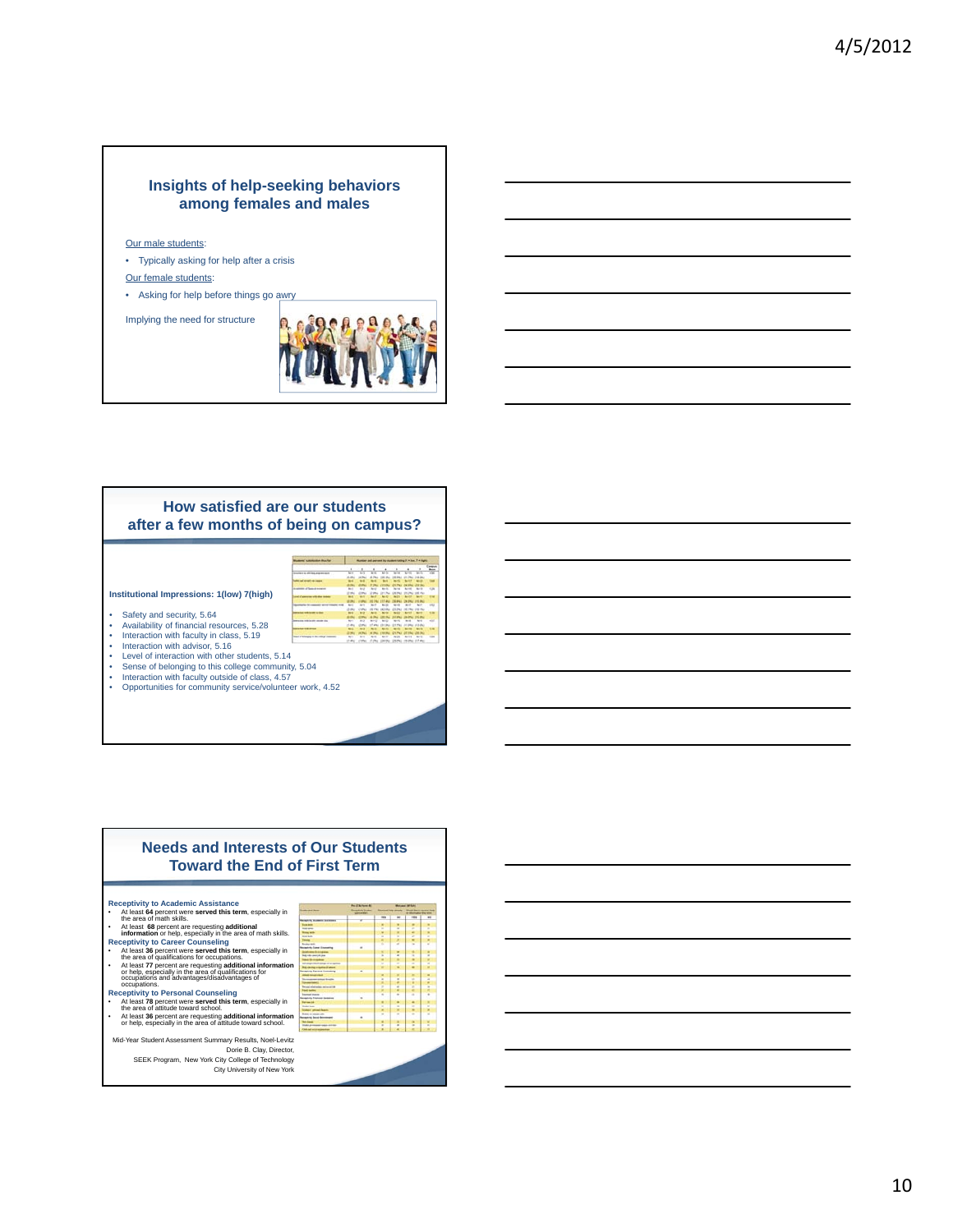![](_page_10_Figure_1.jpeg)

**Receptivity to Financial Guidance** • At least **<sup>29</sup>** percent were **served this term**, especially in the area of help in finding a part-time job. • At least **<sup>67</sup>** percent are requesting **additional information** or help, especially in the areas of help in finding a part-time job or summer or holiday jobs.

|                                       |   | 169 | $\overline{a}$ | 194           | $\overline{a}$ |
|---------------------------------------|---|-----|----------------|---------------|----------------|
| to disabelia incontental              |   |     |                |               |                |
|                                       |   |     |                | u             |                |
| $\frac{1}{2}$                         |   |     |                | F             | ĵ              |
|                                       |   | š   | š              | ٠             |                |
|                                       |   | ÷   |                | Ŧ             |                |
|                                       |   | ï   | i              |               | ł              |
| $\overline{a}$                        |   | ٦   | ٠              | t             |                |
|                                       | × |     | ÷              | Ξ             |                |
|                                       |   |     |                |               |                |
| <b>CONTRACTOR</b>                     |   | ٠   | i              | τ             | i              |
| <b>Africa</b>                         |   | ś   |                | š             |                |
| a fast one doctors.                   |   | ٠   |                | τ             |                |
|                                       |   |     |                |               |                |
| any coatre d'ame<br>4 fevril (sanata) | ٠ |     | ī              |               |                |
|                                       |   |     |                |               |                |
| and was tops                          |   | î   | $\frac{1}{2}$  | ī             | 4 万 月 日 月 日    |
|                                       |   |     |                | t             |                |
| <b>Internet selection</b>             |   | 7   | $\frac{1}{2}$  |               |                |
|                                       |   | t   |                | ٠             |                |
| Ģ.                                    | ÷ |     |                | ٠             |                |
| v                                     | ٠ |     |                |               |                |
|                                       |   |     |                |               |                |
|                                       |   |     | $\frac{1}{2}$  |               | ×              |
| a                                     |   | i.  |                | $\frac{1}{2}$ | t              |
| to because also                       |   |     | ٠              |               |                |
| <b><i><u>GRAND</u></i></b>            | × |     | į              |               | 5              |
|                                       |   |     |                | š             |                |
| <b>ATTACHMENT</b>                     |   | ī   | $\overline{a}$ |               | B              |
|                                       |   | ī   | ÷              | c             |                |

Mid-Year Student Assessment Summary Results, Noel-Levitz<br>Dorie B. Clay, Director,<br>SEEK Program, New York City College of Technology/ City University of New York

![](_page_10_Picture_6.jpeg)

![](_page_10_Figure_7.jpeg)

![](_page_10_Figure_8.jpeg)

![](_page_10_Figure_9.jpeg)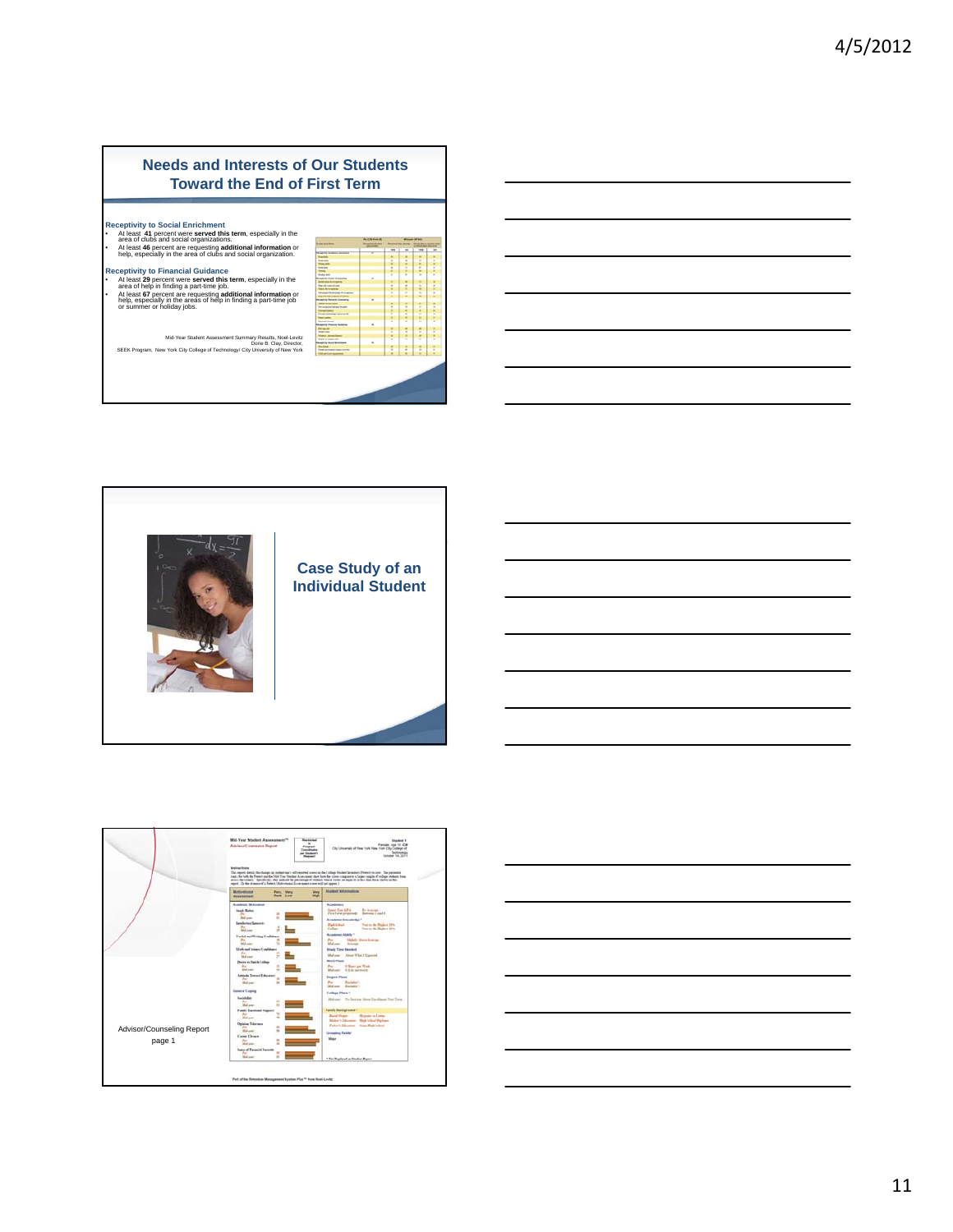![](_page_11_Figure_1.jpeg)

![](_page_11_Figure_2.jpeg)

|                           | Mid-Year Student Assessment <sup>30</sup><br>Advisor/Counselor Report - Page 3 | Student 1<br>Female, Age 19, IDE<br>City University of New York New York City College of<br>Technology<br>October 14, 2011 |
|---------------------------|--------------------------------------------------------------------------------|----------------------------------------------------------------------------------------------------------------------------|
|                           | Institutional Impressions                                                      |                                                                                                                            |
|                           | The saturation somes are displayed from highest (7) to lowest (1).             |                                                                                                                            |
|                           | Interaction with other students                                                |                                                                                                                            |
|                           | Availability of fauncial resources                                             |                                                                                                                            |
|                           | Sales and security on compas-                                                  |                                                                                                                            |
|                           | Satus of belonging to college community                                        |                                                                                                                            |
|                           | Interaction with advisor                                                       |                                                                                                                            |
|                           | lateaction with fiendy entails class                                           |                                                                                                                            |
|                           | Interaction with family as class                                               |                                                                                                                            |
|                           | Anichaus is selecting program hajor                                            |                                                                                                                            |
|                           | Opportunities for community service/volunteering                               |                                                                                                                            |
| Advisor/Counseling Report |                                                                                |                                                                                                                            |

![](_page_11_Figure_4.jpeg)

# **Our driving force for the Mid-Year Student Assessment**

*"Because so many of our students are at risk for not graduating, we want to maximize the first year experience.*

*"I cannot overstate the importance of having a structured schedule for checking in with students periodically during their first semester.*

The evaluation of current program<br>interventions and the development of new<br>ones to address emerging student needs<br>is enhanced by the data obtained from the<br>MYSA, which constitutes a significant part of<br>our program's forma

Dorie B. Clay, Director, SEEK Program, New York City College of Technology/ City University of New York

Our history with the Mid-Year Student Assessment:

- Involvement in the pilot project for the Mid-Year Student Assessment (MYSA).
- Administration of the assessment in 2010

• Administration of the assessment in 2011